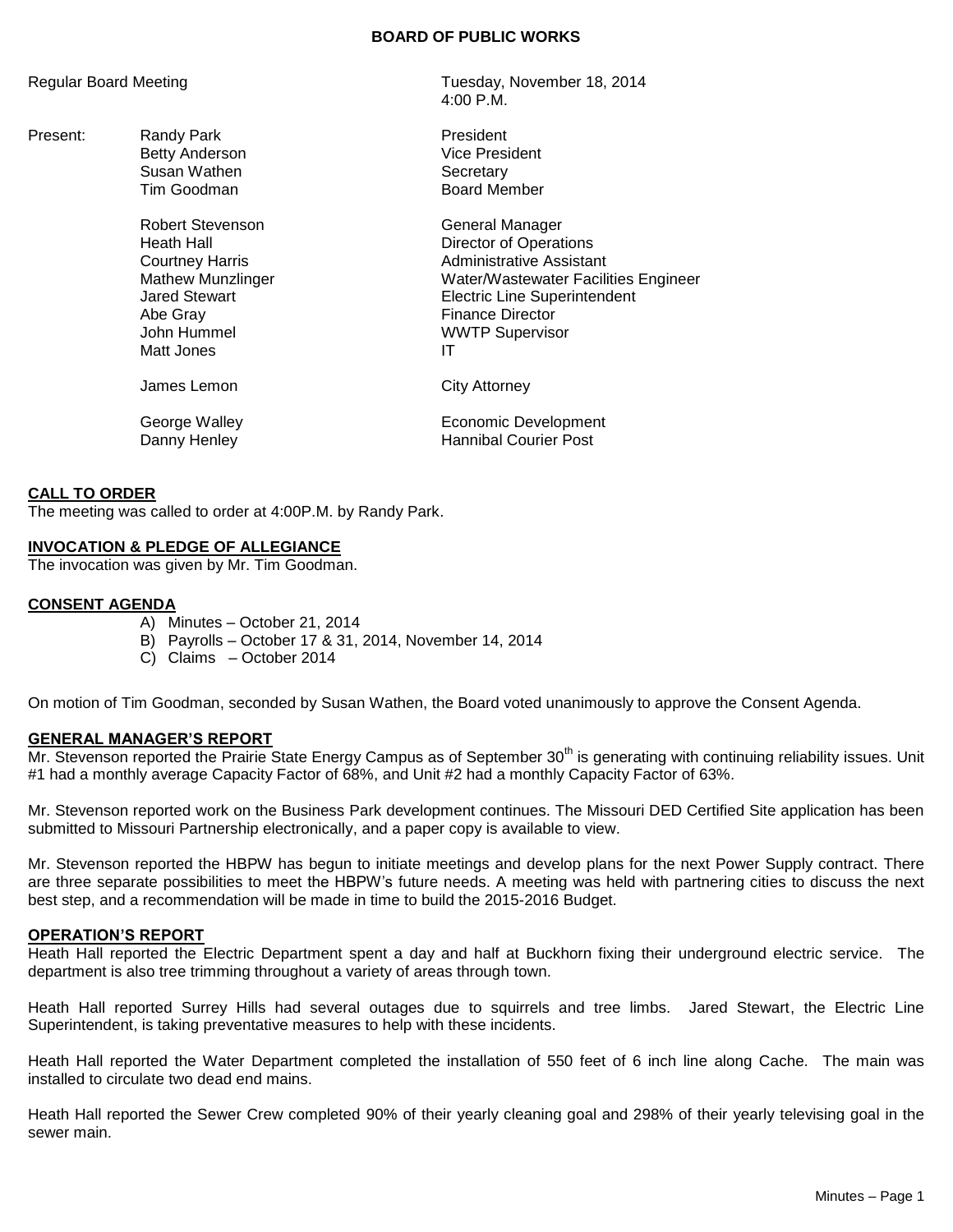## **FINANCIAL REPORT**

Abe Gray presented the Board with the monthly balance sheets for each Fund (Electric / Water / Sewer) for each month‐end of the current fiscal year.

## **PROJECTS REPORT**

Mathew Munzlinger presented the Board with an updated progress report of ongoing projects. This includes projects from the Water System and Water Treatment Plant, as well as the Sewer System and Wastewater Treatment Plant. Mr. Munzlinger noted the progress of these projects and studies is acceptable and will continue as weather permits.

On motion of Betty Anderson, seconded by Susan Wathen, the Board voted unanimously to approve the Regular Reports.

#### **NEW BUSINESS**

Mathew Munzlinger presented the Horner & Shifrin Contract Amendment No.2. Mr. Munzlinger requested the Engineer be given authorization to proceed with the design of both projects presented.

On motion of Tim Goodman, seconded by Betty Anderson, the Board voted unanimously to approve the Horner & Shifrin Contract Amendment No.2.

Mathew Munzlinger reported information regarding the BNSF Crossing Permit. As part of the requirements for the Water System Improvements Project, a residual discharge line is being proposed to be constructed from the Water Treatment Plant to the Mississippi River. After approval of the agreement, the HBPW is required to pay \$3,000 to cover contract fees. Mr. Munzlinger recommended that the Board approve to enter into the agreement with BNSF and pay the amount of \$3,000 to cover the contract fees.

On motion of Susan Wathen, seconded by Betty Anderson, the Board voted unanimously to approve the BNSF Crossing Permit as presented.

## **SPECIAL REPORTS**

Matthew Jones presented the Board with information on the capabilities that SmartHub has to offer the HBPW customers. SmartHub can be accessed through the HBPW website, and can assist the customer to manage utility usage any time of the day or night from a web browser or from a smart device using a free application. With SmartHub you can securely make a payment, monitor your monthly and historic usage, contact the HBPW office with questions or concerns, and sign up to receive email or text alerts. SmartHub lets you manage all aspects of your utility account.

Abe Gray shared information regarding his meeting with IVUE. The discussion was held regarding accounting, payroll, and core parts of the IVUE system.

Jared Stewart extended appreciation to Robert Stevenson and the HBPW board members for allowing him to attend and participate in the APPA E&O Conference and Lineman Rodeo planning committee meeting in Minneapolis MN. He also attended the first ever RP3 planning class along with an Overhead Distribution class in Scottsdale AZ. He was thankful to attend all events and gain knowledge to help in his position as a supervisor.

Kari Goodman attended the APPA Customer Connections Conference in Jacksonville, Florida on October 26-28. This three-day training was full of useful information and creative ideas that she will be able to incorporate within her daily duties. She thanked the Board and Mr. Stevenson for allowing her the opportunity to attend the conference.

#### **COMMENTS FROM THE CITY ATTORNEY**

**NONE** 

## **COMMENTS FROM AUDIENCE**

NONE

#### **GENERAL DISCUSSION**

Mr. Harold Haycraft voiced a concern of the challenge he is facing to gain water access to his home being constructed on Lover's Leap. Mr. Stevenson will be communicating with Mr. Haycraft after verifying if the HBPW will need DNR approval to begin work on that area.

## **CLOSED SESSION**

Betty Anderson made a motion to convene in closed session, in accordance with Section 610.021 (9) of the Missouri Sunshine Law, to discuss Contracts admitting Board Members, Robert Stevenson, Heath Hall, and James Lemon. Motion seconded by Susan Wathen. ROLL CALL: AYES: Board members, Randy Park, Betty Anderson, Susan Wathen, and Tim Goodman. NAYS: 0.